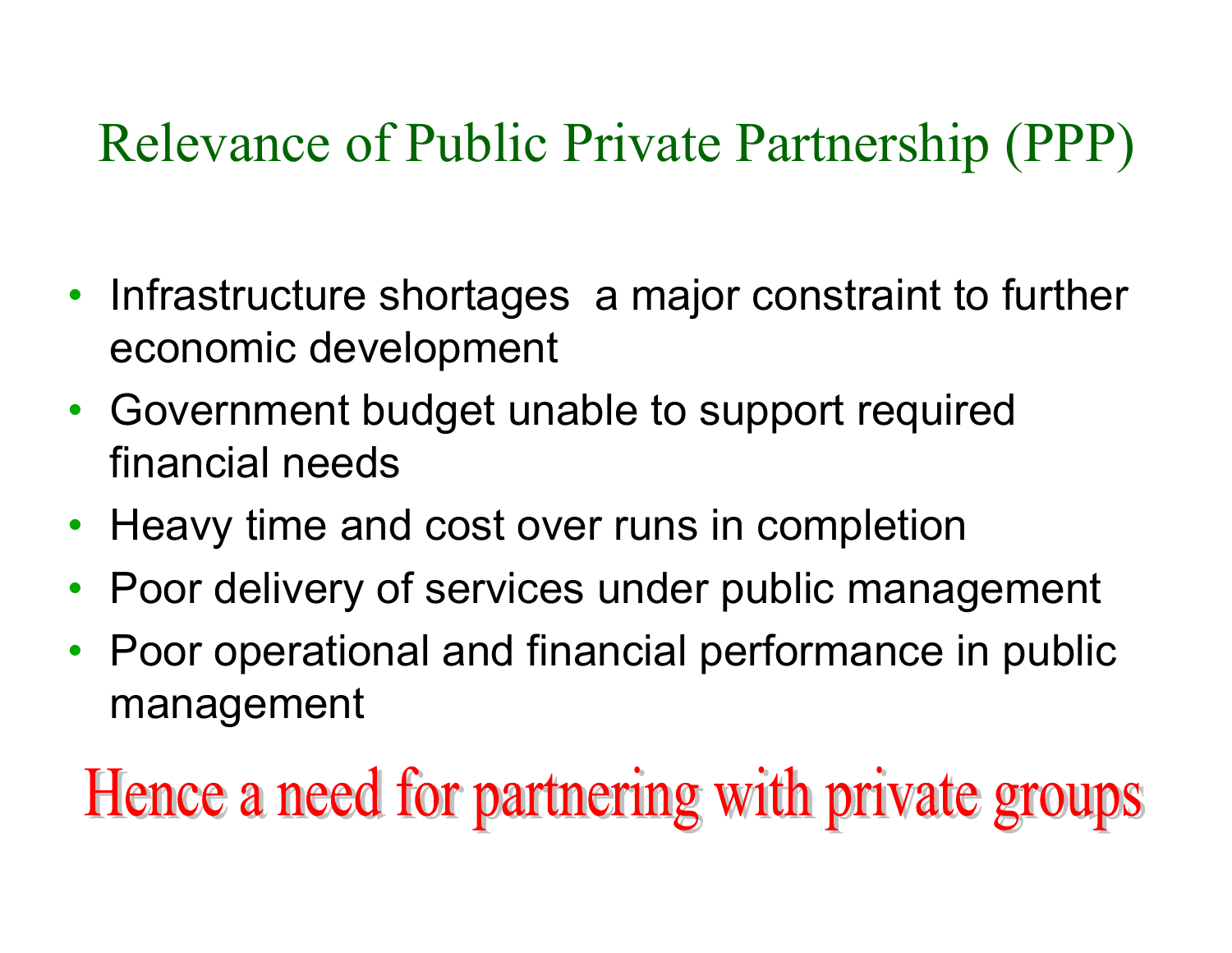# Rationale for PPPs

- Increasing expectations
- Increasing volumes
- Severe budgetary constraints
- Lack of citizen focus in public delivery
- Inefficient operations Constraints of public management
- –Technological changes
- •Have virtually forced greater use of the private sector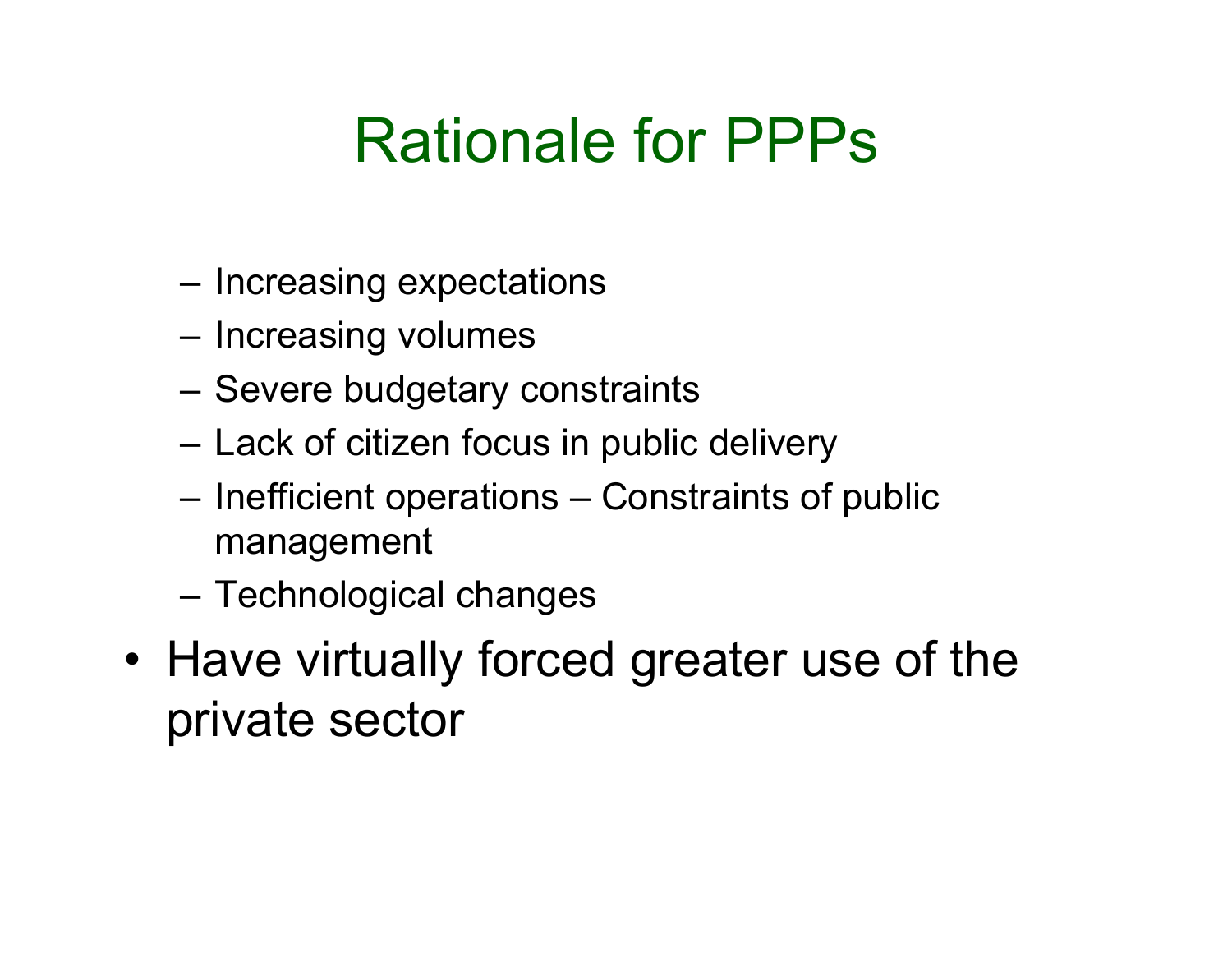# **PPP Approach**

 **Lack of Budgetary Resources Need to improve efficiency in service delivery Attract private capital and efficiency for infrastructure projects Private Sector contribution for: - Financial investments - Management practices - Efficiency in service delivery Public Sector limited to: - Financial gap funding: Act as a Catalyst - Providing institutional commitment to project PPP ApproachNeedGoal**

- **Attracts market investmentsAdvantages**
	- **Reduces cost to public sector Improves service delivery**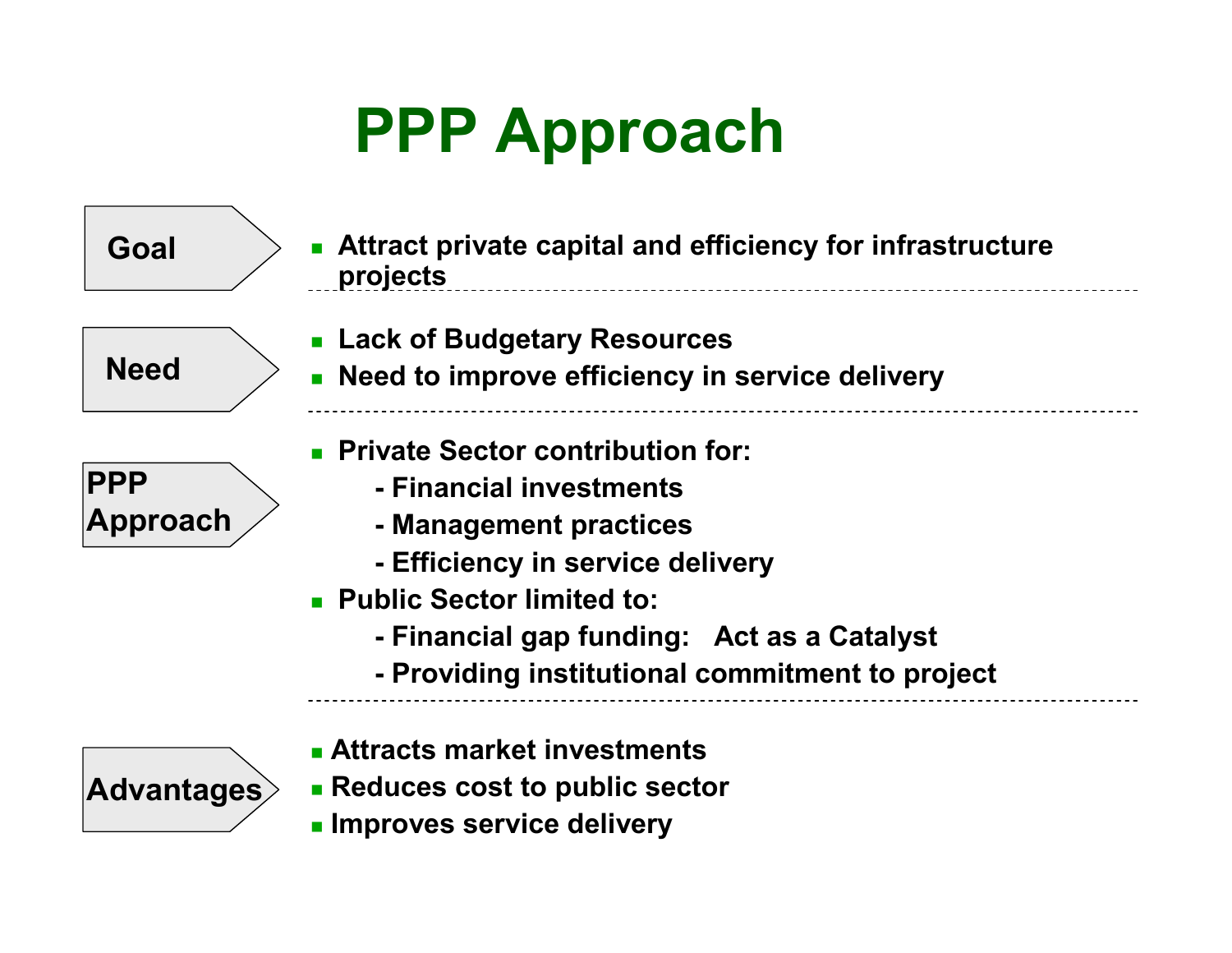# PPP - A Common Thread

- Leverage limited public funds
- –Reduce life cycle cost
- – Develop & execute more projects on sustainable basis
- –Structure projects
- –Supplement Private funds with public funds
- –Private intervention to make deliver efficiently
- –Private funding thereby get viable returns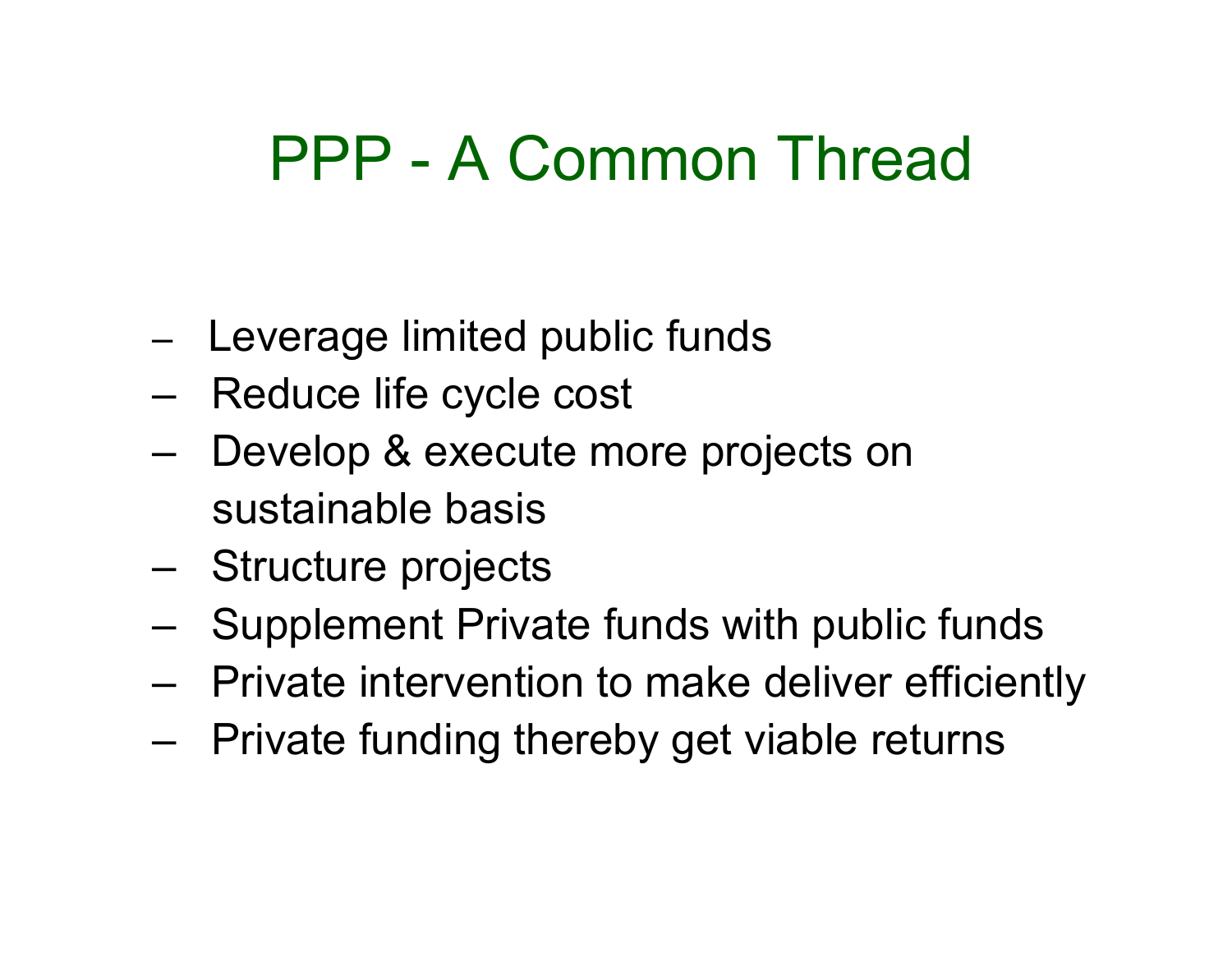# Range of Options



- 1. Public Supply
- 2. Service contracts
- 3. Management contracts
- 4. Lease arrangements
- 5. Concessions
- 6. Build Operate Transfer<br>7. Jaint eurograbin
- 7. Joint ownership
- 8. Private supply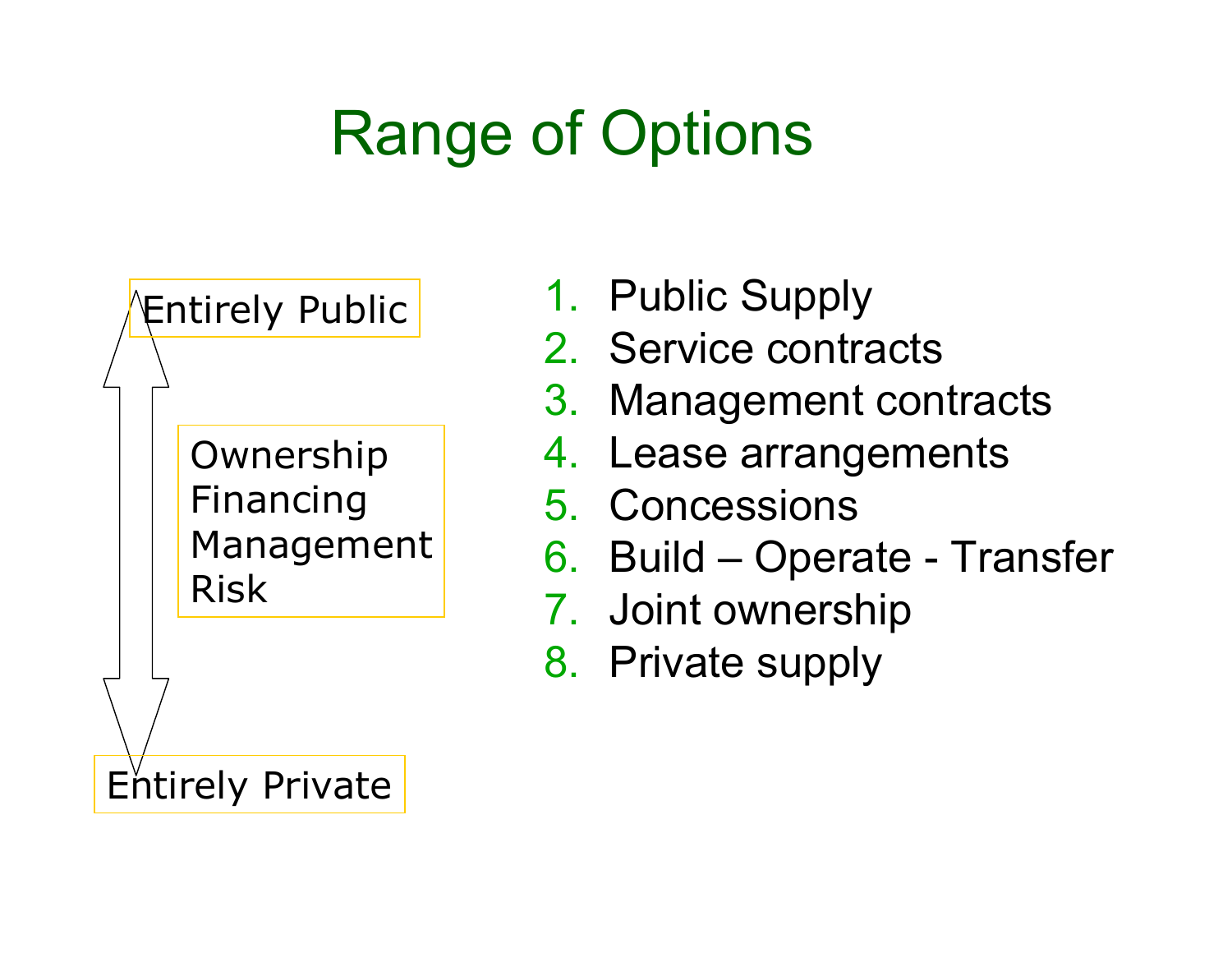# Differences with regard to

- •• Ownership
- Planning and operational responsibility
- Financing
- Revenue retention
- Risk allocation
- Regulatory requirements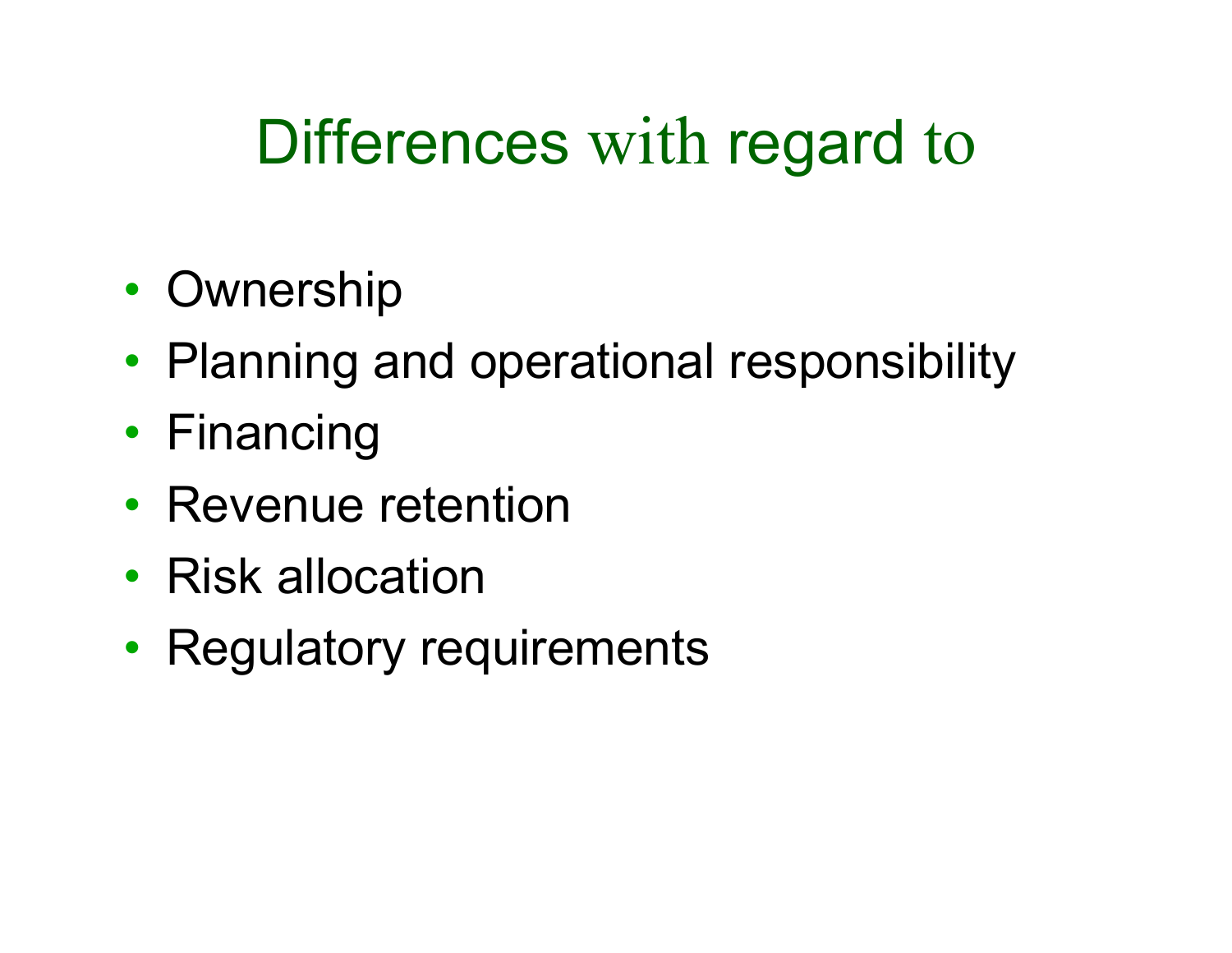# **Analysis**

Public Supply •Government Dept•Corporations

Service Contracts Management ContractsLease contracts

Concession contractsBuild-Operate-Transfer

Joint Ventures

Outright SalePrivate supply

**Public ownership Public financingPublic management**

**Public ownership Public financingPrivate management**

**Public ownership Private financingPrivate management**

**Joint ownership Joint financingJoint management**

**Private ownership Private financingPrivate management**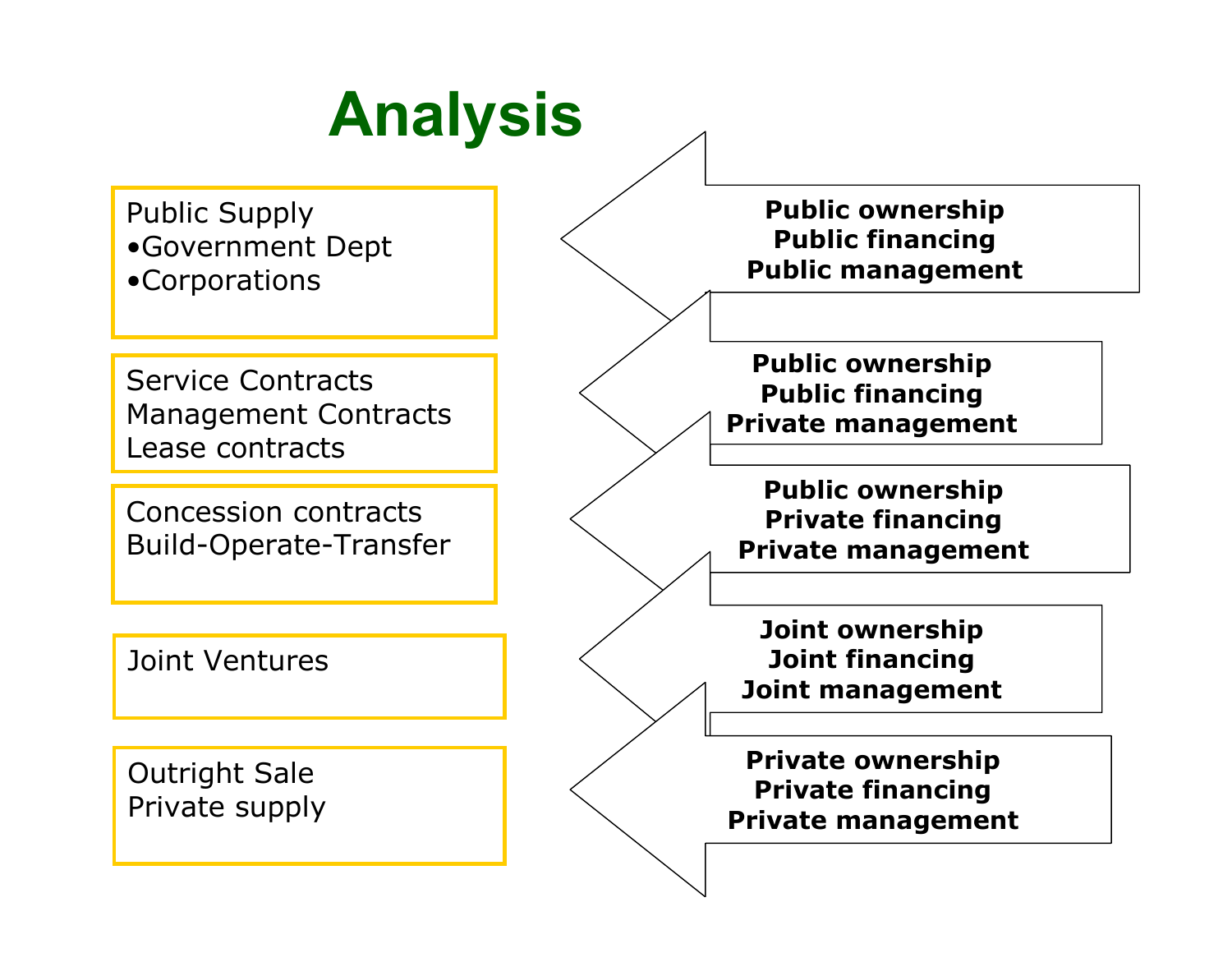#### Success of PPP

#### • **Success of PPP depends on (amongst various factors)**

- $-$  Demand for the services/goods assessed
- $-$  Political commitment to the project expressed
- $\mathcal{L}_{\mathcal{A}}$  , and the set of the set of the set of the set of the set of the set of the set of the set of the set of the set of the set of the set of the set of the set of the set of the set of the set of the set of th Administrative and legal framework and readiness to meet requirements
- Adequate project related data
- provide information required to take informed decision, reduce risks and uncertainty
	- level of project development depends on the intrinsic strength and viability of the project
	- technical, environmental, social, financial, legal aspects
	- risk identification and mitigation
	- viability and bankability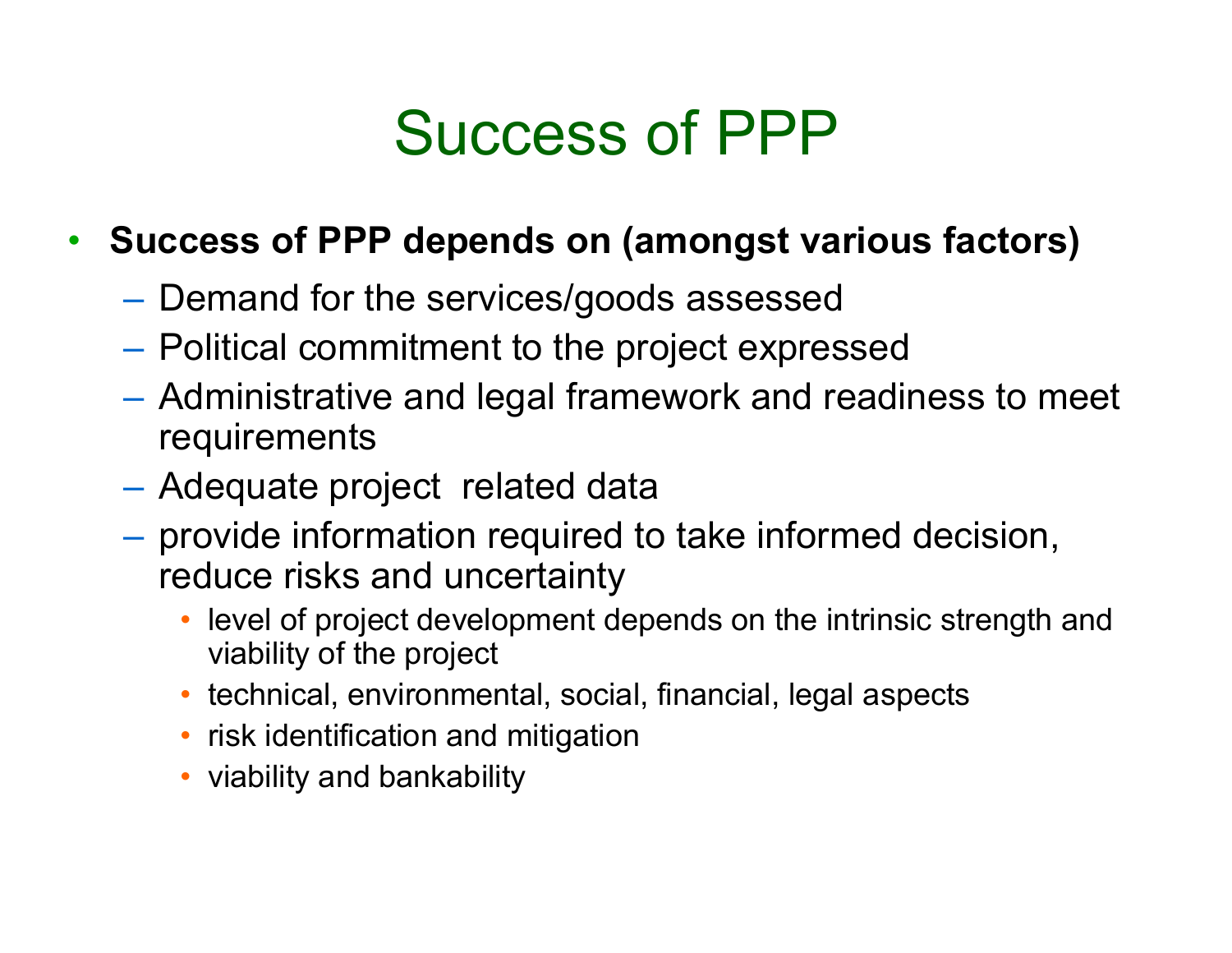# Issues in selecting form of private participation

- •Technological characteristics of the sector
- •Current condition of the sector
- •• Social objectives
- •Strategic view on ownership of assets
- Managerial capability
- Regulatory capability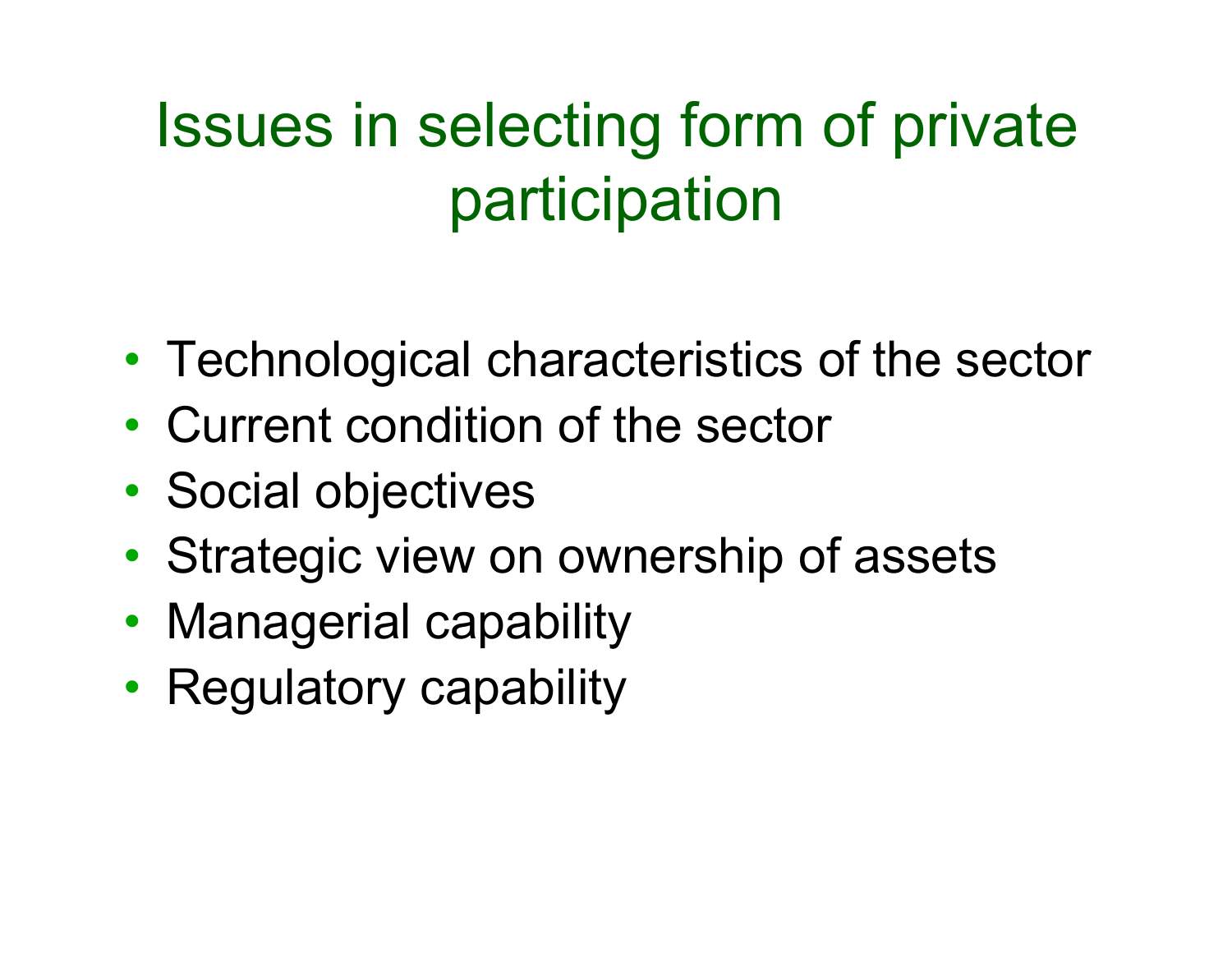### Role of the Government & Public Sector

- •Defining PPP Parameters
- •Monitoring performance
- •• Coordination
- •Safety and environmental monitoring
- Establishing regulatory system
- •• Strategic planning